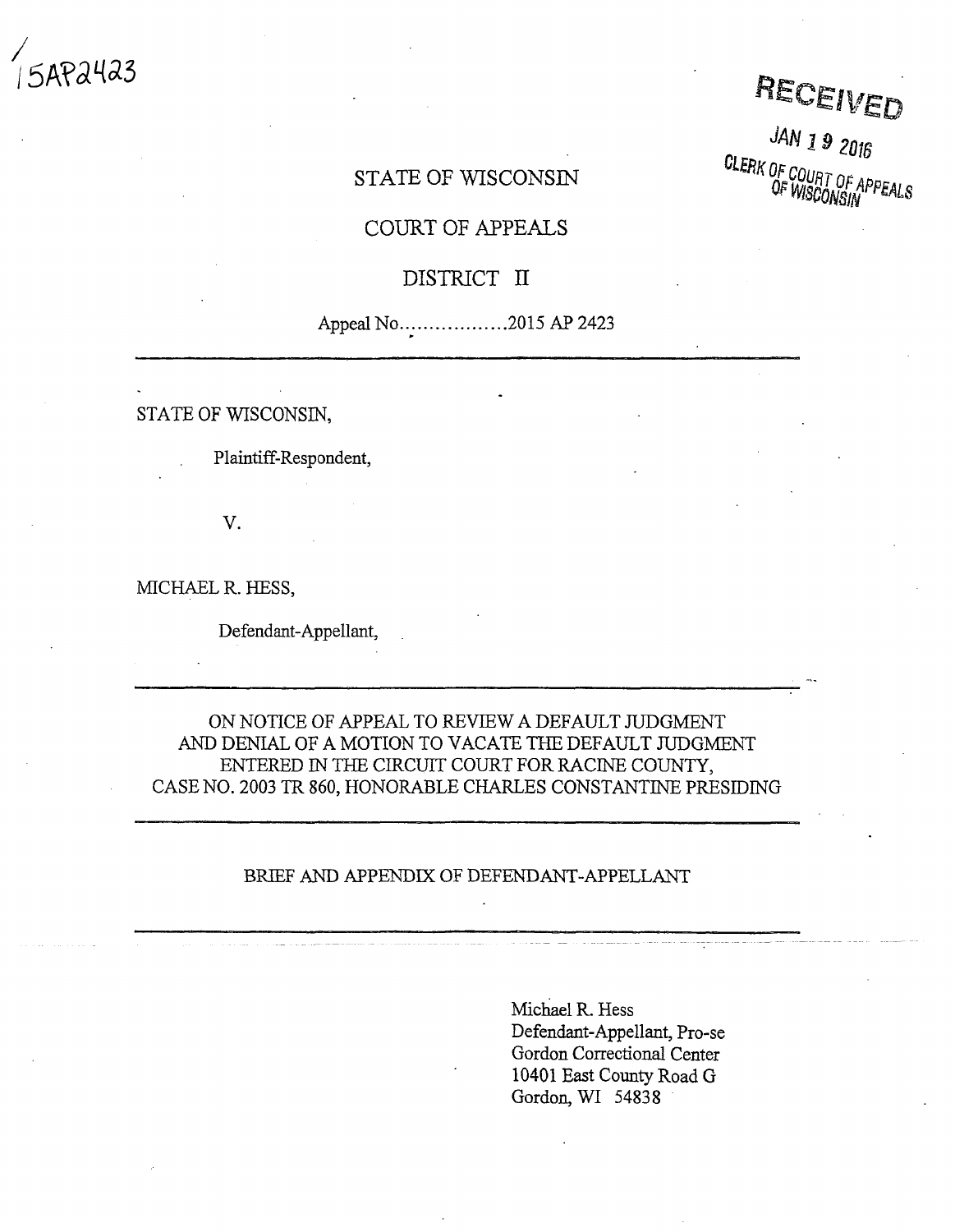## **TABLE OF CONTENTS**

**Page**

**V <sup>T</sup>**

THE COURT NEVER HAD JURISDICTION TO ENTER A DEFAULT JUDGMENT AND HESS WAS DENIED DUE PROCESS OF LAW BECAUSE HE WAS NEVER GIVEN AN OPPORTUNITY TO BE HEARD BEFORE THE COURT ENTERED A DEFAULT JUDGMENT REVOKING HESS'S DRIVER'S LICENSE AND THE DEFAULT JUDGMENT IS THEREFORE VOID

**ii**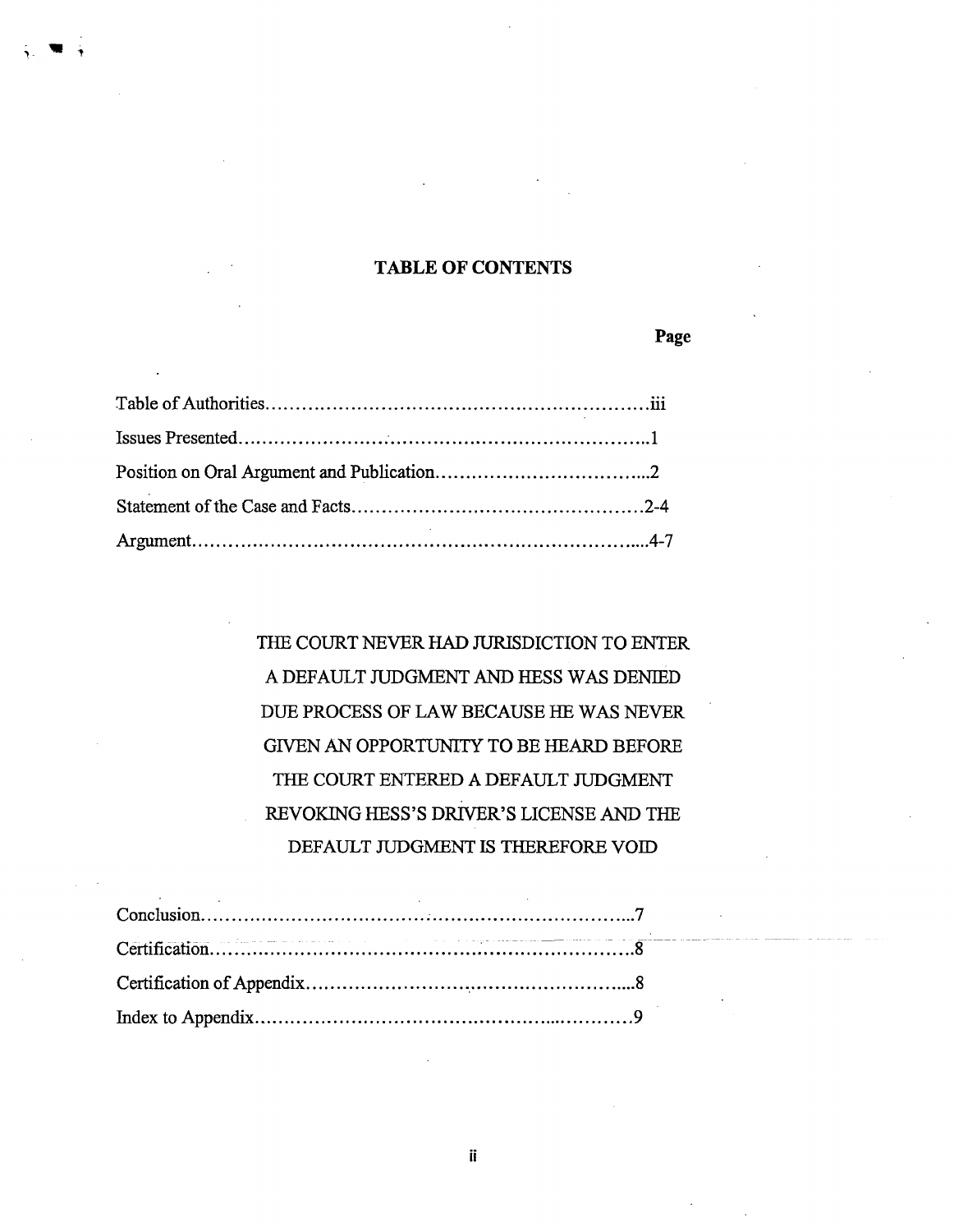# **TABLE OF AUTHORITIES**

| <b>CASES CITED</b>                                              | <b>PAGE</b> |
|-----------------------------------------------------------------|-------------|
| Neylan v.Vorwald,                                               |             |
|                                                                 |             |
| State v. Polinski,                                              |             |
|                                                                 |             |
| Wengerd v. Rinehard,                                            |             |
|                                                                 |             |
| United States v. McDonald,                                      |             |
|                                                                 |             |
| Pacurar v. Hernly,                                              |             |
|                                                                 |             |
| Wisconsin Public Service Corp v. Krist                          |             |
|                                                                 |             |
| United States v. Indoor Cultivation Equiq. fromHigh Tech Indoor |             |
|                                                                 |             |
| Halbach v. Halbach,                                             |             |
|                                                                 |             |
| <b>WISCONSIN STATUTES CITED</b>                                 |             |
|                                                                 |             |
|                                                                 |             |
|                                                                 |             |
|                                                                 |             |

**Federal Rules of Civil Procedure, Rule 60(b)(4) 7**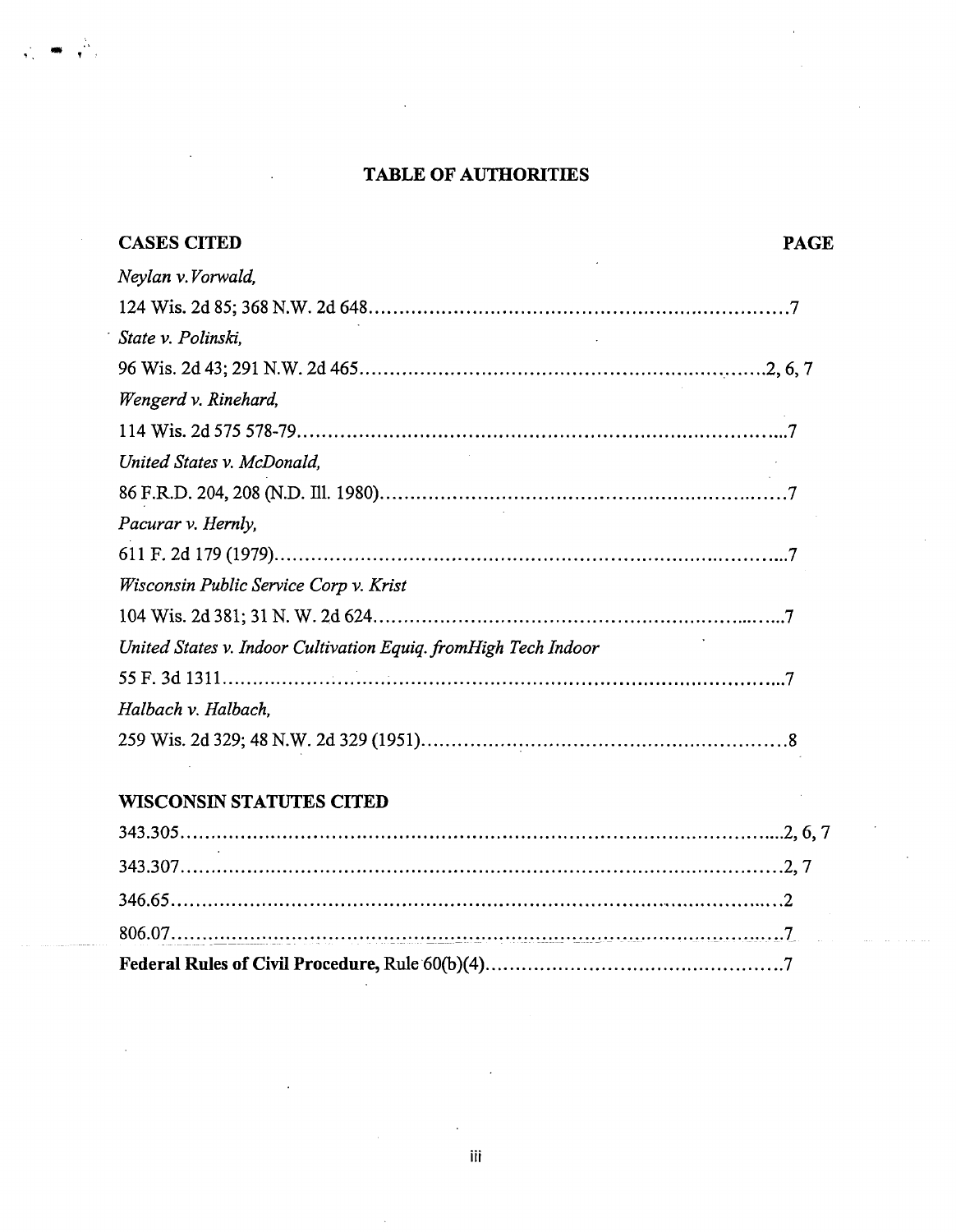### STATE OF WISCONSIN

### COURT OF APPEALS

#### DISTRICT II

#### STATE OF WISCONSIN,

Plaintiff-Respondent,

t .

V. Appeal No. 2015 AP 00  $\lambda$ 4  $\lambda$ 3

MICHAEL R. HESS,

Defendant-Appellant

# ON NOTICE OF APPEAL TO REVIEW A DEFAULT JUDGMENT AND DENIAL OF A MOTION TO VACATE THAT DEFAULT JUDGMENT ENTERED IN RACINE COUNTY CIRCUIT COURT, CASE NO 2003 TR 860 THE HONORABLE CHARLES CONSTANTINE PRESIDING

### BRIEF AND APPENDIX OF DEFENDANT-APPELLANT

#### **ISSUES PRESENTED**

The court did not have jurisdiction to enter a default judgment because the defendant was never given notice and therefore service of process was never made as required for the court to inherit jurisdiction.

The defendant was denied due process of law because he was not served notice as required by statute which resulted in default judgment entered against him without ever being afforded an opportunity to be heard on the issue.

Should the court have vacated the default judgment as void and ordered it removed from the defendant's record, because the default judgment was entered without jurisdiction and the defendant was denied due process?

The circuit court answered: "The Motion you filed is denied, not timely, and no basis to grant, per Judge Constantine." (Pg. **lilt)** *hut*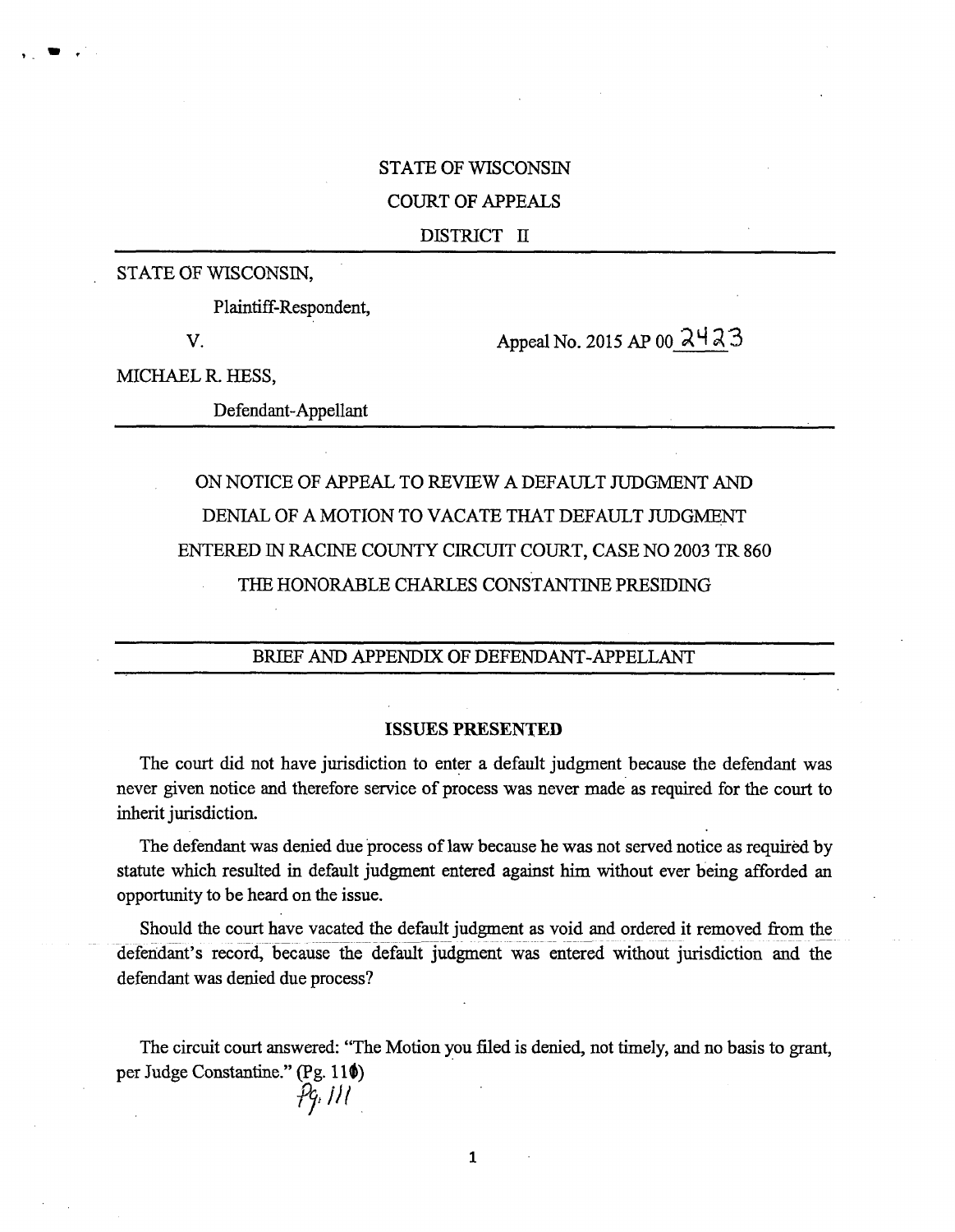### **POSITION ON ORAL ARGUMENT**

*w*

 $\sim$ 

#### **AND PUBLICATION**

Oral argument may be necessary because the defendant is not an attorney and may have overlooked something that could be resolved through oral argument. Publication may be warranted because there is no precedent specifically addressing the procedures for challenging a void judgment under Wis. Stat. 343.305. There is also no case law addressing when and how service of process is made to satisfy due process and give the court jurisdiction under section 343.305 Stats.

I am also requesting publication because the two subsections listed below (in part) are ambiguous and give different start dates for a revocation when no hearing is requested:

s. 343.305 (9) (a) (4): If no request for <sup>a</sup> hearing is received within the 10-day period, *the revocation commences 30 days after the notice is issued.*

s. 343.305 **(10): "After the person has been served"** If no hearing was requested, *the revocation period shall begin* 30 *days after the date of the refusal.* 

These subsections also conflict with when the person is served, and when the notice is issued.

The court could clarify this issue by mandating that the notice of intent to revoke be served upon the "arrested person" as is the language in *State* v. *Polinski. <sup>96</sup> Wis.2d 43; <sup>291</sup> N.W. 2d 465.* Appeals such as this could also be eliminated if it were mandated that the person be immediately served as the statute reads. It should also be mandated that the arrested person sign the notice of intent to revoke so when the Judge looks at it he will know when service was made, and that the court has the appropriate jurisdiction. If this would have been done in this case you would not be reading this appeal and have time to deal with other issues.

Copies of these notices should also be mandatorily saved because these are used as criminal offenses for life under s. 343.307 and s. 346.65 of the Wisconsin Statutes.

#### STATEMENT OF THE CASE AND FACTS

The defendant, Michael R. Hess, was arrested for OWI on January 1, 2003 by the Burlington Police Department. On January 1, 2003 he was issued 3 citations for OWI, OAR, and Criminal Damage to Property and then taken to Racine County Jail.

On January 2, 2003 a Criminal Complaint was issued by the Racine District Attorney also charging Hess with a P.A.C. charge, this is Case No. 2003 CF 2.

On January 16,2003 all the Charges were dismissed on the Prosecutor's motion that case.

On January 9, 2003, in this case, 2003 TR 860, the court record (Pg. 107) shows <sup>a</sup> notice of intent to revoke was filed. The defendant was never served with a copy of this.

**2**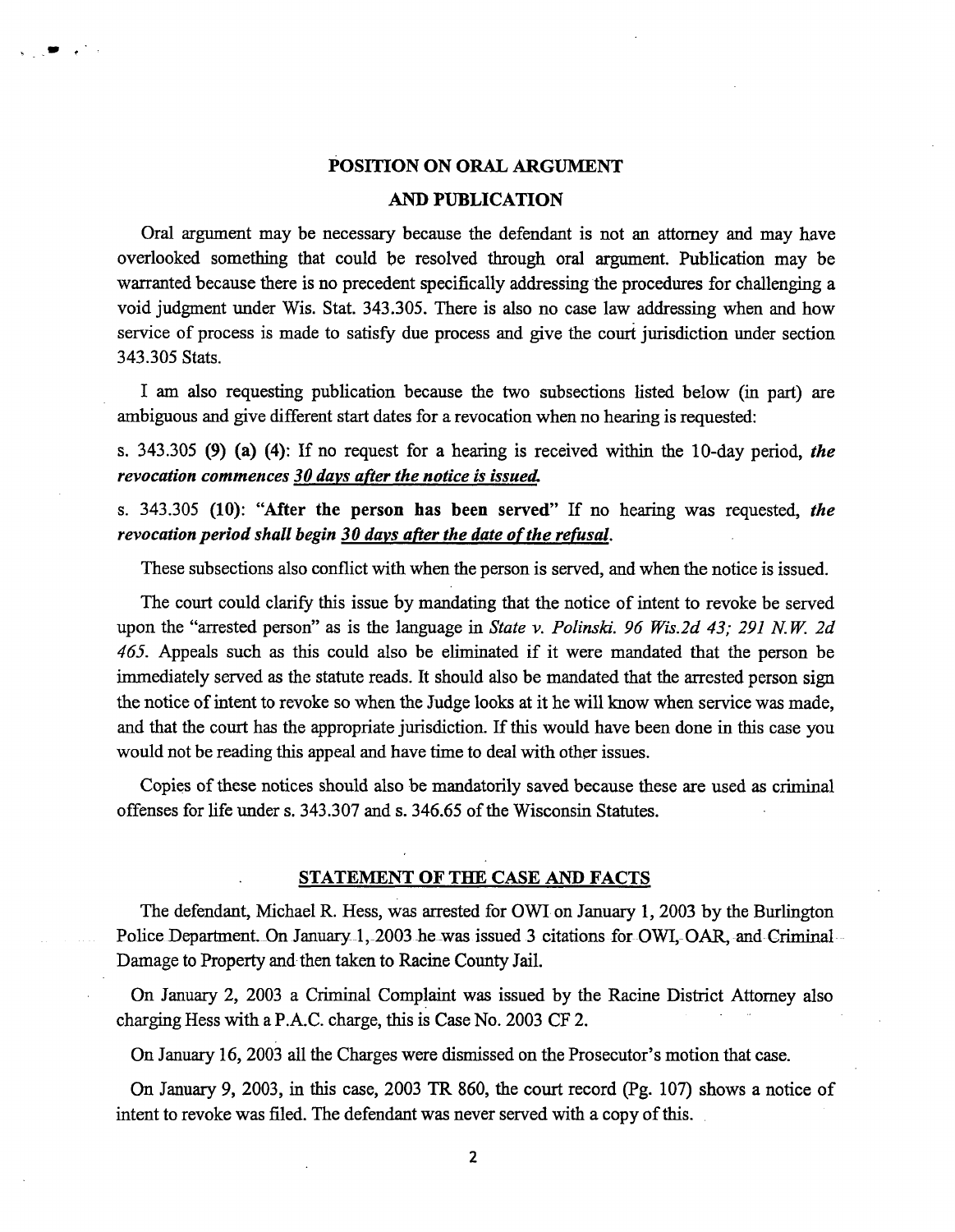On January 17, 2003 the day after the court dismissed all the charges against Hess in case no. 2003 CF 2, and 17 days after the arrest, the arresting officer issued a citation for a P.A.C. although this had already cleared court the day before. He then wrote in his report (Pg. 108) that he also then issued <sup>a</sup> "notice of intent to revoke" which he then stated "all ofthis will be mailed to the defendant". This never happened. On that same date, January 17, 2003, the arresting officer also wrote in his supplement page to the incident report (Pg. 109) that "I then issued <sup>a</sup> citation for this citation D339451-0" and "I then paper clipped <sup>a</sup> *citation, <sup>a</sup> photocopy of the blood results* and gave it to Admin. Asst. Hardesty to be mailed to the defendant's address"

Hess never received a Notice of Intent to Revoke.

Then on January 31, 2003, the court issued <sup>a</sup> default judgment (Pg. 110) revoking Hess's driver's license because the defendant "Failed to request a hearing" within 10 days of the date on the Notice of Intent to Revoke that Hess never received.

On August 6, 2014 Hess filed a motion to vacate the revocation order, based on jurisdictional issues and the fact that he never received a "Notice of Intent to Revoke" as required by Wis. Stat. 343.305(9) (a). The court scheduled <sup>a</sup> hearing for October 20,2014 on Hess's motion only.

In September of 2014, before the hearing, Hess sent an open records request to the Burlington P.D. for copies of all the records from the arrest on January 1, 2003.

Hess then received copies of the citations issued on January 1, 2003, a copy of Incident Report 132019, and the supplemented pages. There was nothing mentioned about <sup>a</sup> notice of intent to revoke ever being issued in any of this paperwork.

A hearing was then held on Hess's motion to vacate the revocation order on October 20, 2014, and the Court refused to reopen Case no. 2003 TR 860.

After the hearing and on December 7, 2014, Hess decided to write Sgt. David Krupp at the Burlington P.D. and requested any information on Citation D339451-0, if there was any available.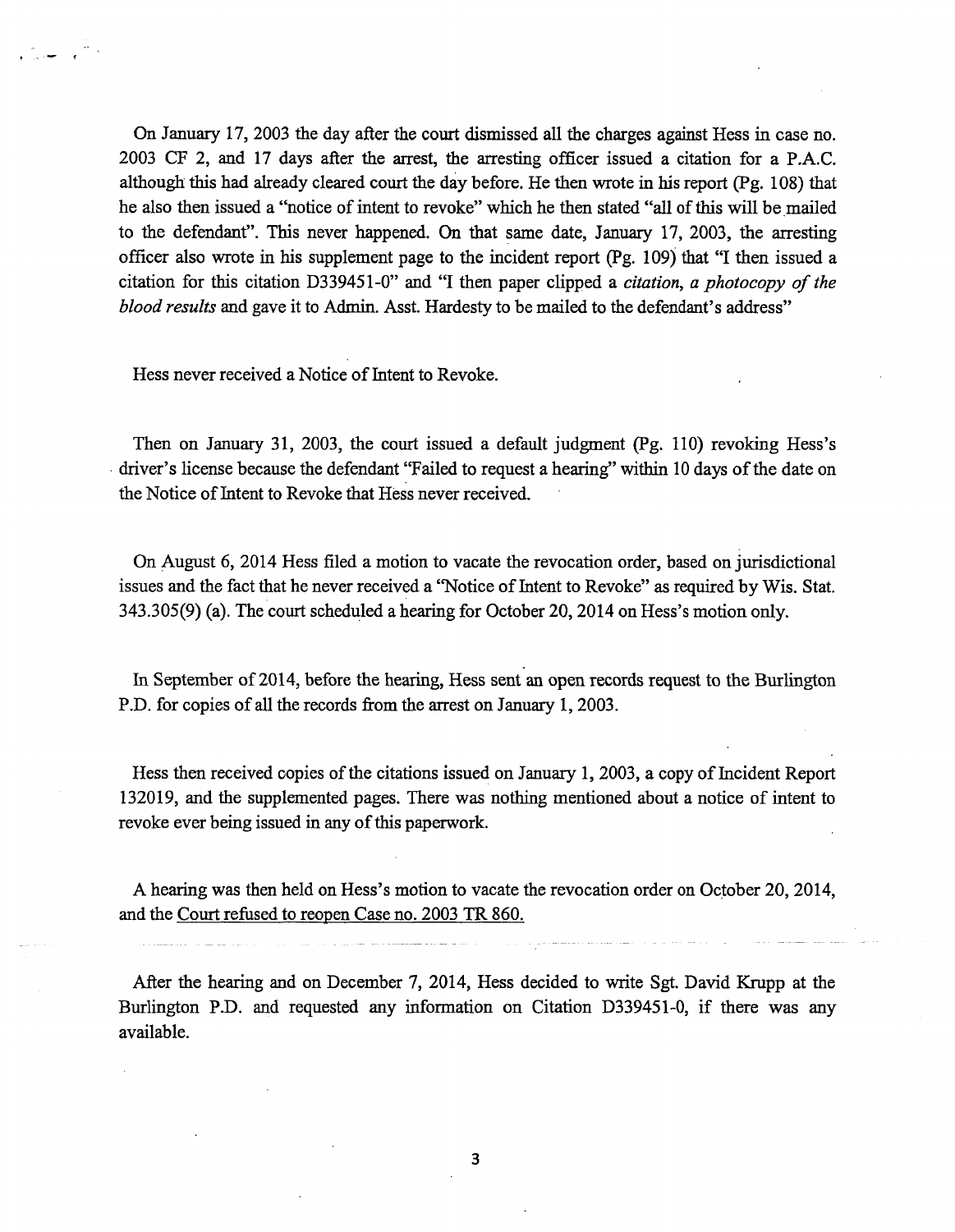On January 10, 2015, Hess received <sup>a</sup> copy of Citation D339451-0 in the mail from Sgt. David Krupp, (Pg. 108). On this copy was a copy of the Police Record for that day, January 17, 2003. This Police Record contains the information that Hess was missing to prove he was never served a Notice of Intent to Revoke. As stated above, it reads:

> **On 1-17-03,**1OFC Fisher received the blood work from the State Crime Lab. This was a forced Blood draw with the refusal of the informing the accused (see IR).

# The results ofthis test was <sup>a</sup> .29 BAC. **I then issued this Citation along with additional paperwork, including a Notice of Intent to Revoke.**

All of this will be mailed to the defendant.

**Based on this new information,** that proves Hess was never served with the required paperwork to inform him that he has <sup>10</sup> days to request <sup>a</sup> hearing, and to invoke the court's jurisdiction, Hess then filed another motion to vacate the revocation order titled "Amended Motion to Vacate the Revocation Order" in September of 2015 (Pgs. 102-105). Hess titled this as "amended" to let the court know that this isn't the same motion previously filed and is based on the new evidence received from the Burlington Police Dept, it was denied  $(Pg. 11\phi)$  and is the subject of this appeal. Hess is also not an attorney and whether the court sees this as a re-filed motion or new one shouldn't matter, the court knows or should know what I was trying to accomplish.

### **ARGUMENT**

# **THE COURT NEVER HAD ANY JURISDICTION TO ENTER A DEFAULT JUDGMENT AND HESS WAS DENIED DUE PROCESS OF LAW BECAUSE HE WAS NEVER SERVED WITH A NOTICE OF INTENT TO REVOKE OR GIVEN AN OPPORTUNITY TO BE HEARD BEFORE THE COURT REVOKED HIS DRIVER'S LICENSE**

Wisconsin Statute s. 343.305 (9) (b) requires **the use of** the notice under par. (a) or (am) to give the court jurisdiction over the person:

(2003 Stats.) **343.305 (9) (b) The use of the notice under par. (a) or (am) by a law enforcement officer in connection with the enforcement of this section is adequate process to give the appropriate court jurisdiction over the person.**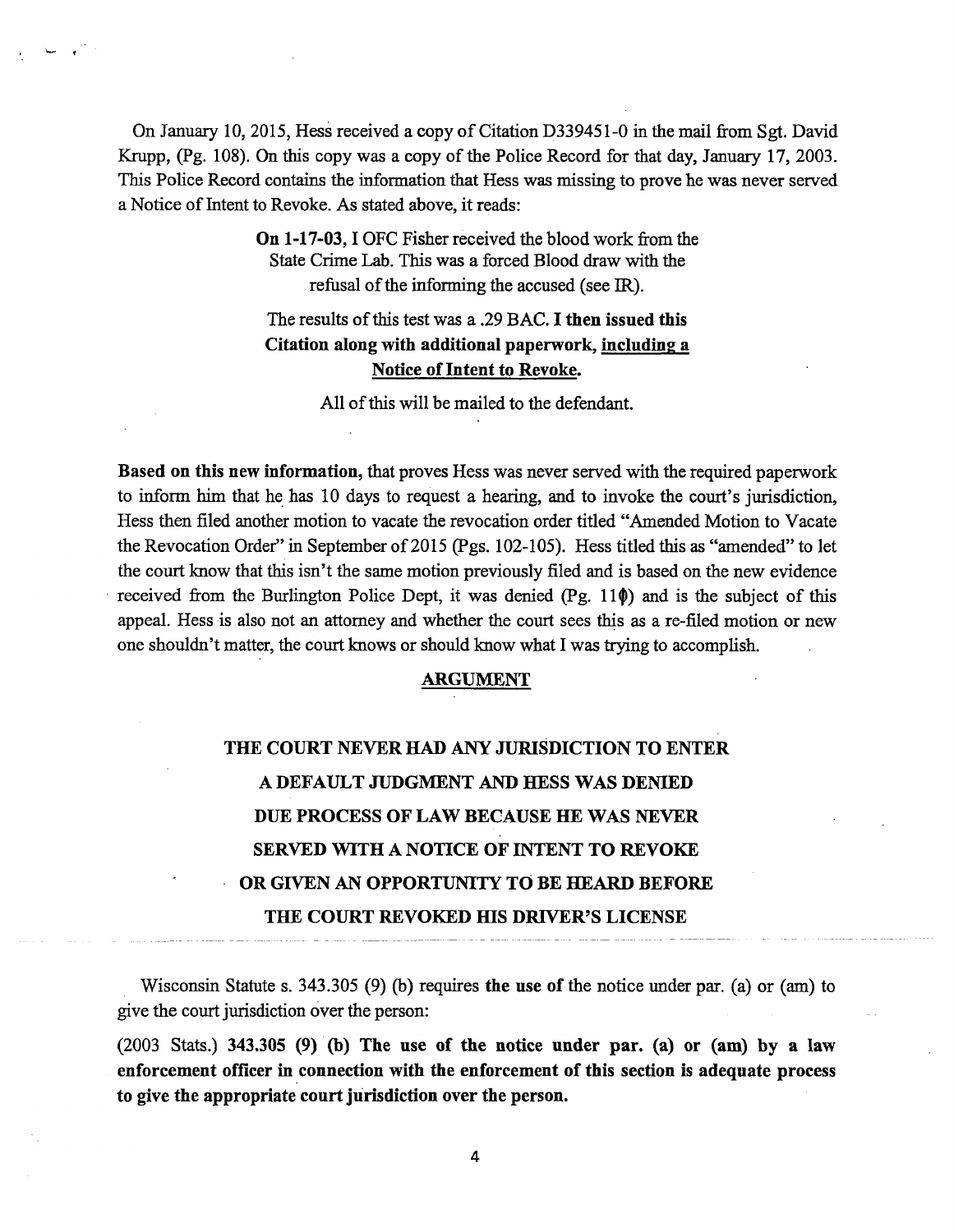#### 343.305

#### (9) REFUSALS; NOTICE AND COURT HEARING

(a) If <sup>a</sup> person refuses to take <sup>a</sup> test under sub. (3) (a), the law enforcement officer shall immediately take possession of the persons license and prepare <sup>a</sup> notice of intent to revoke, by court order under sub. (10), the persons operating privilege. If the person was driving or operating a commercial motor vehicle, the officer shall issue an out-of-service order to the person for the 24 hours after the refusal and notify the department in the manner prescribed by the department. The officer shall issue a copy of the notice of intent to revoke the privilege to the person and submit or mail a copy with the persons license to the circuit court for the county in which the arrest under sub.  $(3)$  (a) was made. The officer shall also mail a copy of the notice of intent to revoke to the district attorney for that county and the department. The notice of intent to revoke the persons operating privilege shall contain substantially all of the following information:

1. That prior to a request under sub. (3) (a), the officer had placed the person under arrest for a violation of s. 346.63 (1), (2m) or (5) or local ordinance in conformity therewith or s. 346.63 (2) or (6), 940.09(1) or 940.25

2. That the officer complied with sub. (4)

3. That the person refused a request under sub. (3) (a)

**4. That the person may request a hearing on the revocation within 10 days by mailing or delivering <sup>a</sup> written request to the court whose address is specified in the notice. If no request for a hearing is received within the 10-day period, the revocation period commences 30 days after the notice is issued.**

The court did not have jurisdiction under 343.305 (9) (b) because Hess was never served with a notice of intent to revoke under sub. (9) (a), either immediately or ever. The police record typed on January 17,2003,17 days after the arrest by the arresting officer states that on this day:

*"On 1-17-03,1 Ofc Fisher received the blood workfrom the state crime lab. This was aforced blood draw with refusal of the informing the accused (see IR).* 

*The results of this test was <sup>a</sup> .29 BAC. I then issued this citation along with additional paperwork including a notice ofintent to revoke*

*All ofthis will be mailed to the defendant"*

(Pg. 108 above and 109 below)

And on this same day on page 7 of Incident Report 132019 he states that:

**5**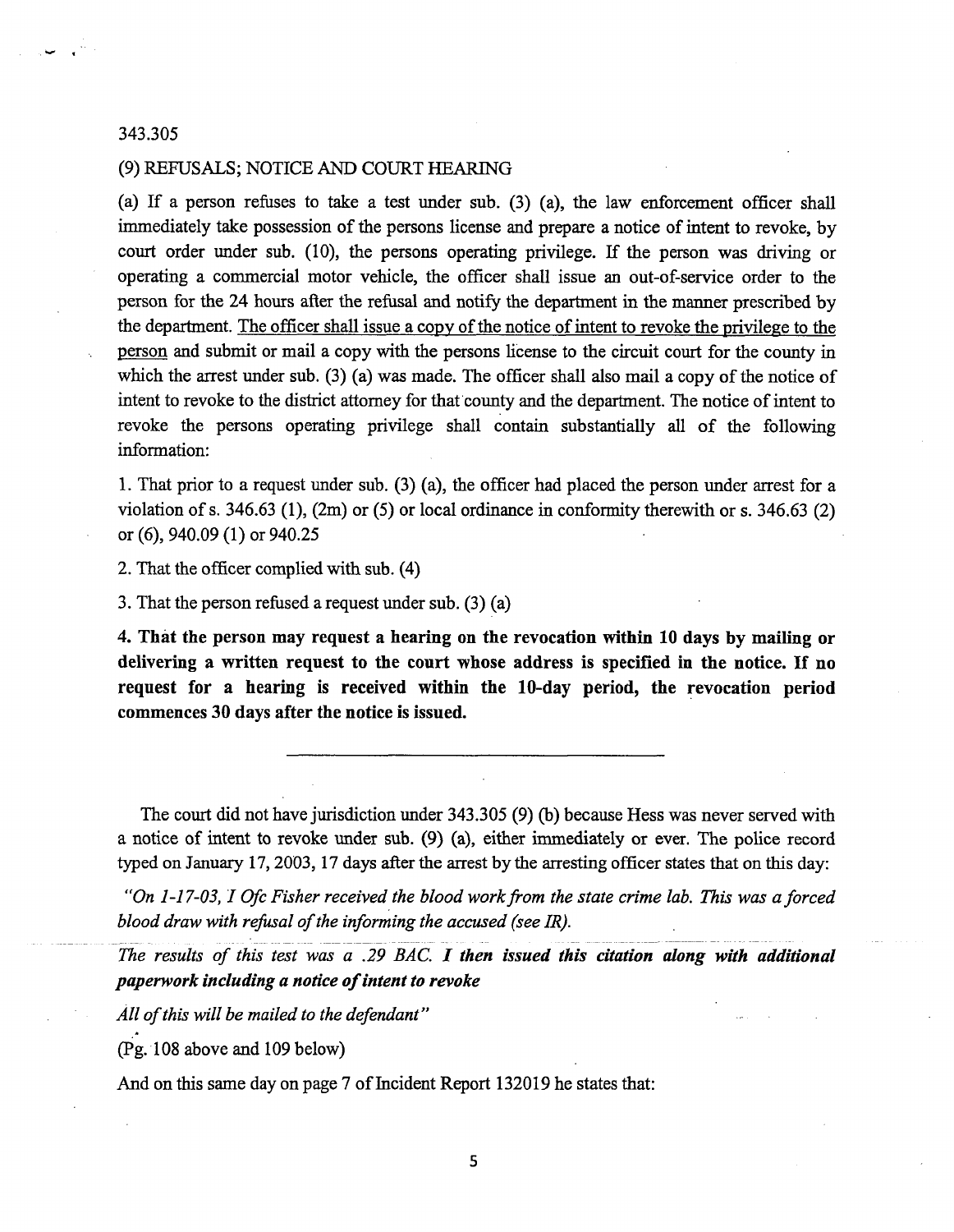*"On 1-17-03,1 Officer Fisher upon returning to work received the blood alcohol concentration resultsfrom the legal blood draw on Michael Hessfrom 1-1-03. See IR 13209forfull details.*

*Upon opening the sealed envelopefrom the state crime lab the results were .298.1 then issued a citation for this citation D339451-0. Ifilled out additional paperwork. Ithen paper clipped <sup>a</sup> citation, a photocopy ofthe blood results and gave it to Admin. Asst Hardesty to be mailed to the defendant's address.*

On the ticket there is no date or time. This is a felony traffic citation. We have already had the *preliminary hearing on this. "*

It is clear from reading these two police reports together that on 1-17-13 Officer Fisher issued the notice of intent to revoke. Officer Fisher **did not** give the notice to Admin Asst. Hardesty to mail to the defendant. Regardless of that, **Even if he would have,** it would still not constitute service of process because it has to be served to the person. There is also no reason it could not have been served to Hess, he was in Racine County Jail from the arrest on January 1, 2003 until January 16, 2003 when all charges were dismissed, they knew where he was at.

I Michael R. Hess, the defendant, also remember that I was never served any Notice of Intent to Revoke. I am using the police reports and record to prove this. I don't know how the court record shows <sup>a</sup> notice of intent to revoke on 1-9-03 if he never issued it until 1-17-03 as the arresting officer states in his own reports. **This information/notice was not properly filed.**

The State has nothing to argue here, I know that I was never served or given a notice of intent to revoke, show me some document that proves I was served. If the State could provide something that shows I was served a notice of intent to revoke then they'd have an argument, I know they cannot do this. It' obvious that the officer made some mistakes and didn't handle things properly

**The bottom line here is that Hess was not served with a Notice of Intent to Revoke as required by Wis. Stat. s. 343.305(9) (a), and the law enforcement officer did not "use this notice" to give the appropriate court jurisdiction as required by Wis. Stat s. 343.305(9) (b).**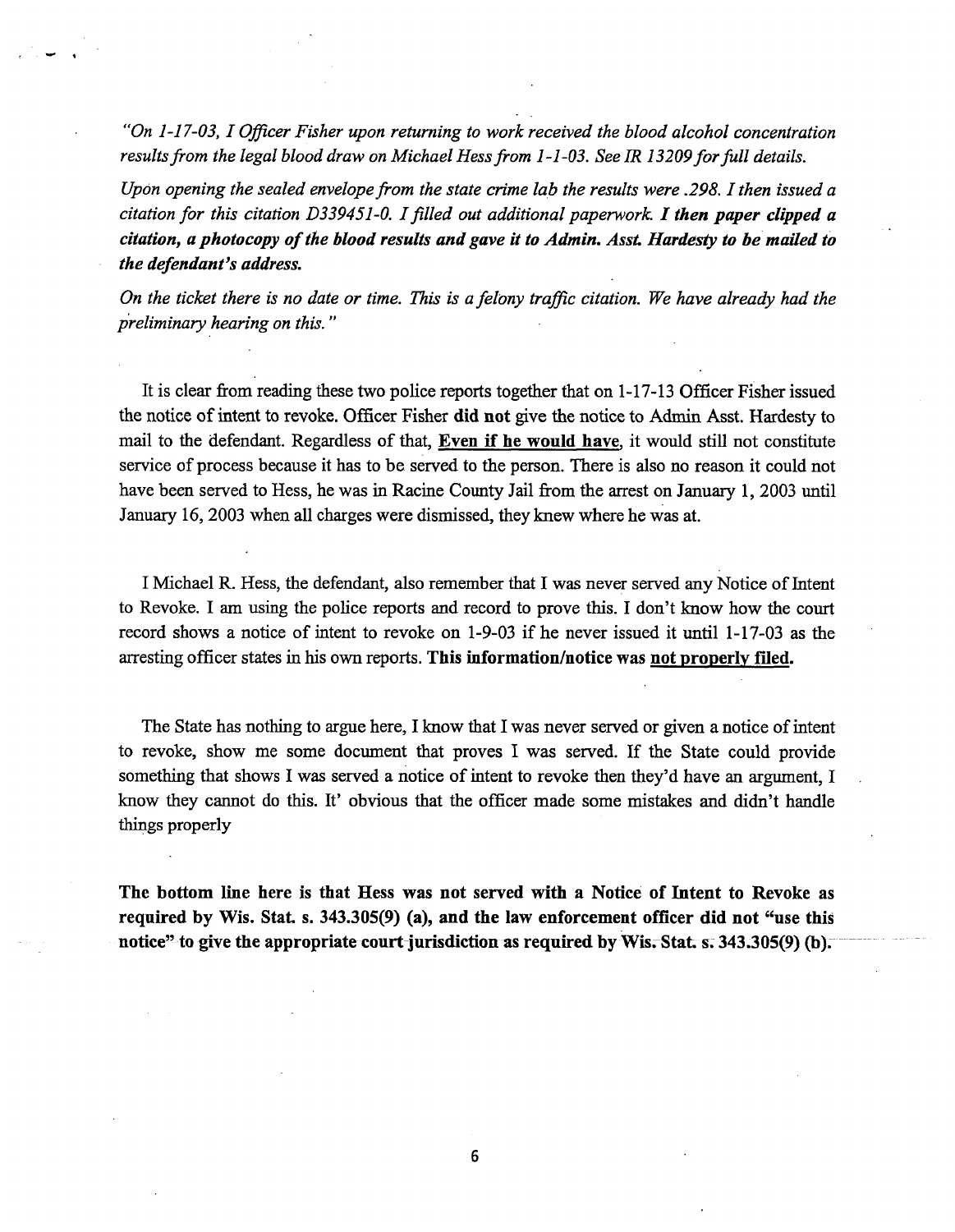Because the court did not have any jurisdiction, the judgment or revocation order in this case is void, see *Wengerd* v. *Rinehard, 114 Wis. 2d 575 578-79; United States* v. *McDonald, 86 F.R.D. 204, <sup>208</sup> (N.D. III. 1980).* **There is no time limit for Hess to challenge this "Void Judgment" as <sup>a</sup> motion on <sup>a</sup> void judgment is not subject to the time requirements of Wis. Stat. s. 806.07(2), see** *Neylan* v. *Vorwald, 124 Wis. 2d 85; 368 N.W. 2d 648 (1985).* Because there is no time limit to challenge <sup>a</sup> "void judgment" under 806.07(d), the court erred in denying Hess's motion as "not timely filed".

Wis. Stat. 806.07(d) is akin to Rule 60(b)(4) of the Federal Rules of Civil Procedure and because void judgments are legal nullities, they can be vacated at any time, *Pacurar* v. *Hemly, 61 F. 2d 179 (1979); Wisconsin Public Service Corp.* v. *Krist, 104 Wis. 2d 381, 311 N.W. 2d 624.* It may also be an abuse of discretion in denying Hess motion to vacate the void default judgment, see *United States* v. *Indoor Cultivation Equip, from High Tech Indoor, 55 F. 3d 1311.*

As for court's assumption that there was "no basis to grant" Hess's motion, this **void revocation order** is currently being used against Hess as a criminal offense and penalty enhancer under Wis. Stats. 346.65, and 343.307, and is being disguised as an administrative and civil forfeiture. These default judgments are offenses as counted per 343.307 Stats. These "offenses" are being used for lifetime because the penalty enhancers of 346.65 Stats. Count back for life. Because of this, Hess may literally end up serving more time in prison in addition to his license already being revoked. Hess is currently serving a Class G felony sentence due to this "void default judgment", when it should be <sup>a</sup> Class H, four years difference in the penalty. This is <sup>a</sup> very good "basis to grant his motion". This is no harmless error. If the respondent argues harmless error, then it shouldn't be <sup>a</sup> problem to harmlessly remove it from Hess's record.

Hess was denied due process of law as guaranteed by the  $14<sup>th</sup>$  Amendment to the United States Constitution because he was never given this notice of intent to revoke. Wis. Stat. <sup>s</sup> 343.305 requires giving notice to the arrested person to satisfy due process, *State* v. *Polinski, 96 Wis. 2d 43; 291N. W. 2d 465.*

*Polinski* uses the term "arrested person" and would indicate that the notice is thereby intended to be immediately served. Wis. Stat. s. 343.305(9) (a) states in part "the law enforcement officer **shall immediately** take possession of the persons license and **prepare a notice of intent to revoke"** Hess was never served or given notice, immediately or any time thereafter.

This goes along with 343.305(9) (a) (4) that states "the revocation period commences <sup>30</sup> days after the notice is issued" and 343.305(10) (a) "after the person has been served"

**Hess was never served a notice of intent to revoke, EVER.** The officer allegedly issued one 17 days after the arrest and *intended to send Hess a copy,* which he never did. Hess had already been released from jail by then anyway, charges dismissed. Hess was no longer an "arrested person", as in *Polinski.* Ifimmediate service were mandated, this would never be an issue.

**7**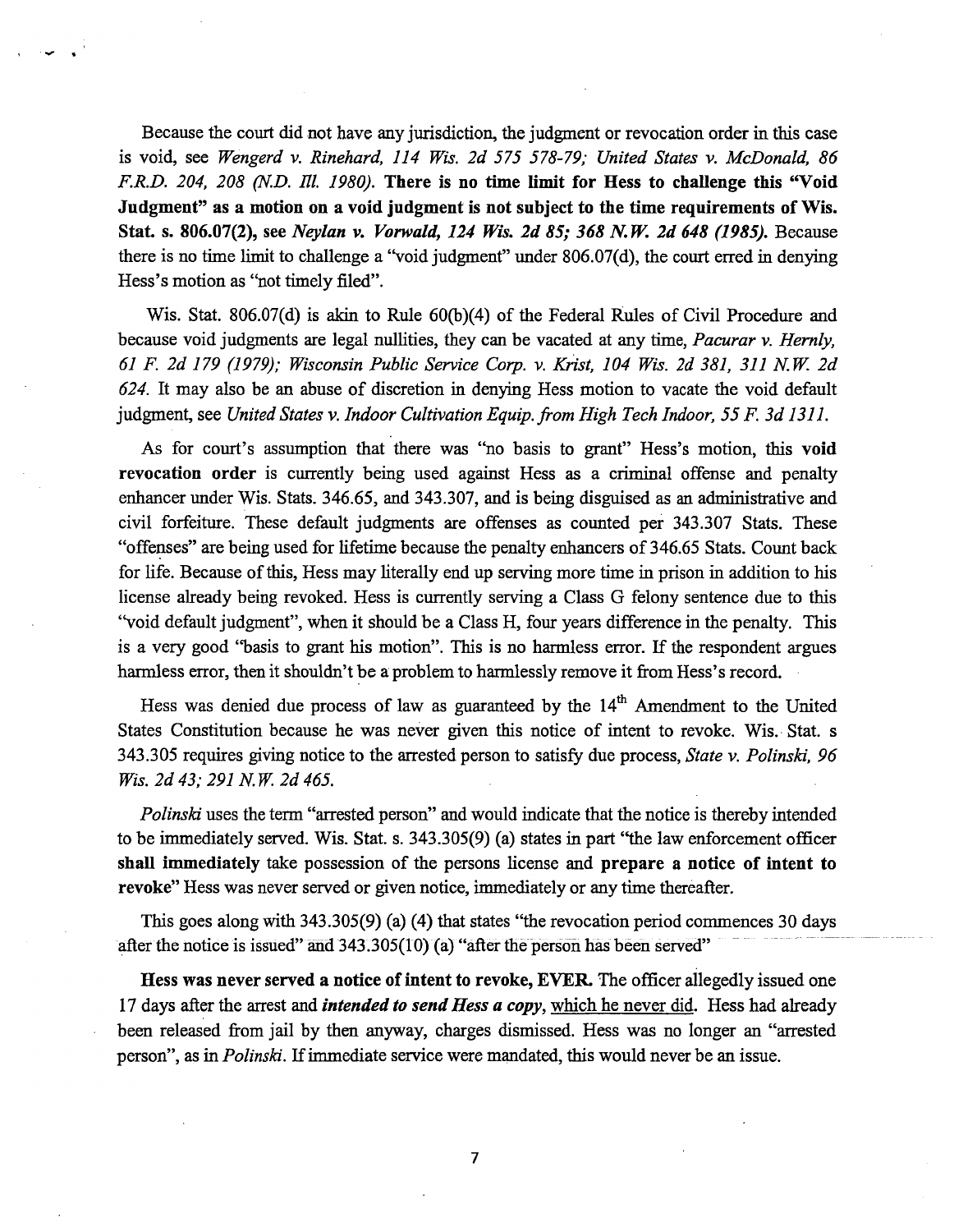The court was also not authorized by statute to commence the revocation of Hess's license on January 31, <sup>2003</sup> because the arresting officer wrote in his report that he did not "ISSUE" <sup>a</sup> notice of intent to revoke until January 17, 2003. Using s. 343.305 (9) (a) (4), Hess's license could not have been statutorily revoked until February 16, 2003. And because Hess was never served or given <sup>a</sup> copy of this notice of intent to revoke, stating the court's address which is supposed to be "specified in the notice". Hess could never have requested <sup>a</sup> hearing because he was never given this information, thereby denying him a due process right to a hearing. And because Hess was never served, the court did not have jurisdiction to revoke Hess's license at all.

**THE STATE HAS NOTHING TO PROVE HESS WAS EVER SERVED A NOTICE OF INTENT TO REVOKE, WHEREAS HESS IS USING THE STATES OWN POLICE REPORTS AND COURT RECORDS AS PROOF THAT HE WAS NOT SERVED. I, HESS, AM CHALLENGING THEM TO PROVIDE SOMETHING THAT SHOWS I WAS SERVED, AND INVOKED THE COURT'S JURISDICTION, AND GAVE ME A CHANCE TO BE HEARD BEFORE THE DEFAULT JUDGMENT WAS ENTERED.**

#### **THEY CANNOT.**

All the Respondent's attorney can try to do is say that Hess, who is not an attorney, somehow made a procedural error in challenging this void judgment. Is this really the way to treat the residents of Wisconsin, by sticking it to them any way possible and filling up the prisons, when they know the default judgment is void?

#### **CONCLUSION**

As demonstrated above, the court never had the appropriate jurisdiction and Hess was denied <sup>a</sup> due process right to <sup>a</sup> hearing because he was **never** given <sup>a</sup> "Notice of Intent to Revoke" as required by state statute. Because the court was without jurisdiction to render the judgment, the judgment is void *ab initio* and it's the court's duty to vacate it, *Halbach v. Halbach, 259 Wis. 2d 329; 48 N. W. 2d 329 (1951),* vacating a void judgment is mandatory not discretionary. The court was also not statutorily authorized to revoke Hess's driver's license on the date when it ordered the revocation to commence.

Because the judgment is void, Hess is requesting that the court vacate it as such, and order it removed from Hess's driving record with the Wisconsin Department of Transportation and all court records.

Dated this *2c id*

Michael R. Hess, Defendant-Appellant, Pro se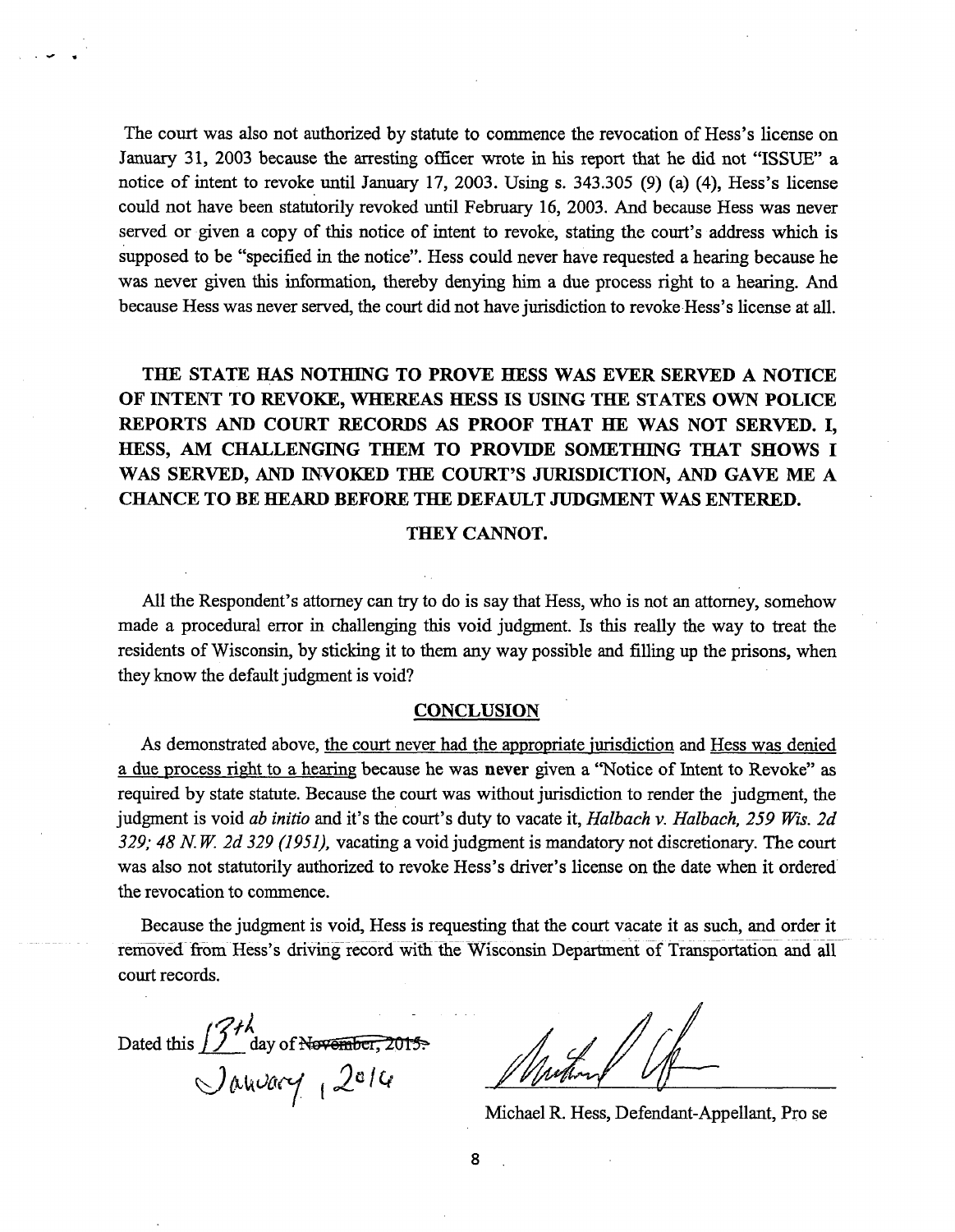### **CERTIFICATION**

I certify that this brief conforms to the rules for a brief produced using a proportional serif font. The length of this brief is 3,653 words, (cover thru index to appendix).

Dated this  $15\frac{12}{100}$  day of November, 2015.

Michael R. Hess, Defendant-Appellant, Pro se

### CERTIFICATION OF APPENDIX

I hereby certify that filed with this brief, either as a separate document or as part of this brief, is an appendix that complies with s. 809.19(2)(a) and that contains:

- $(1)$  A table of contents;
- (2) Relevant trial court record entries;
- (3) The findings or opinion of the trial court; and
- (4) Portions of the record essential to an understanding of the issues raised, including oral or written rulings or decisions showing the trial court's reasoning regarding those issues.

I further certify that if the record is required by law to be confidential, the portions of the record included in the appendix are reproduced using first names and last initials instead of full names of persons, specifically juveniles and parents of juveniles, with notations that the portions of the record have been so reproduced to preserve confidentiality and with appropriate references to the record.

Dated this  $\int \frac{\partial^2 V}{\partial \phi}$  day of November, 2015. **<sup>i</sup>** *Qp (0*

Michael R. Hess, Defendant-Appellant, Pro-se